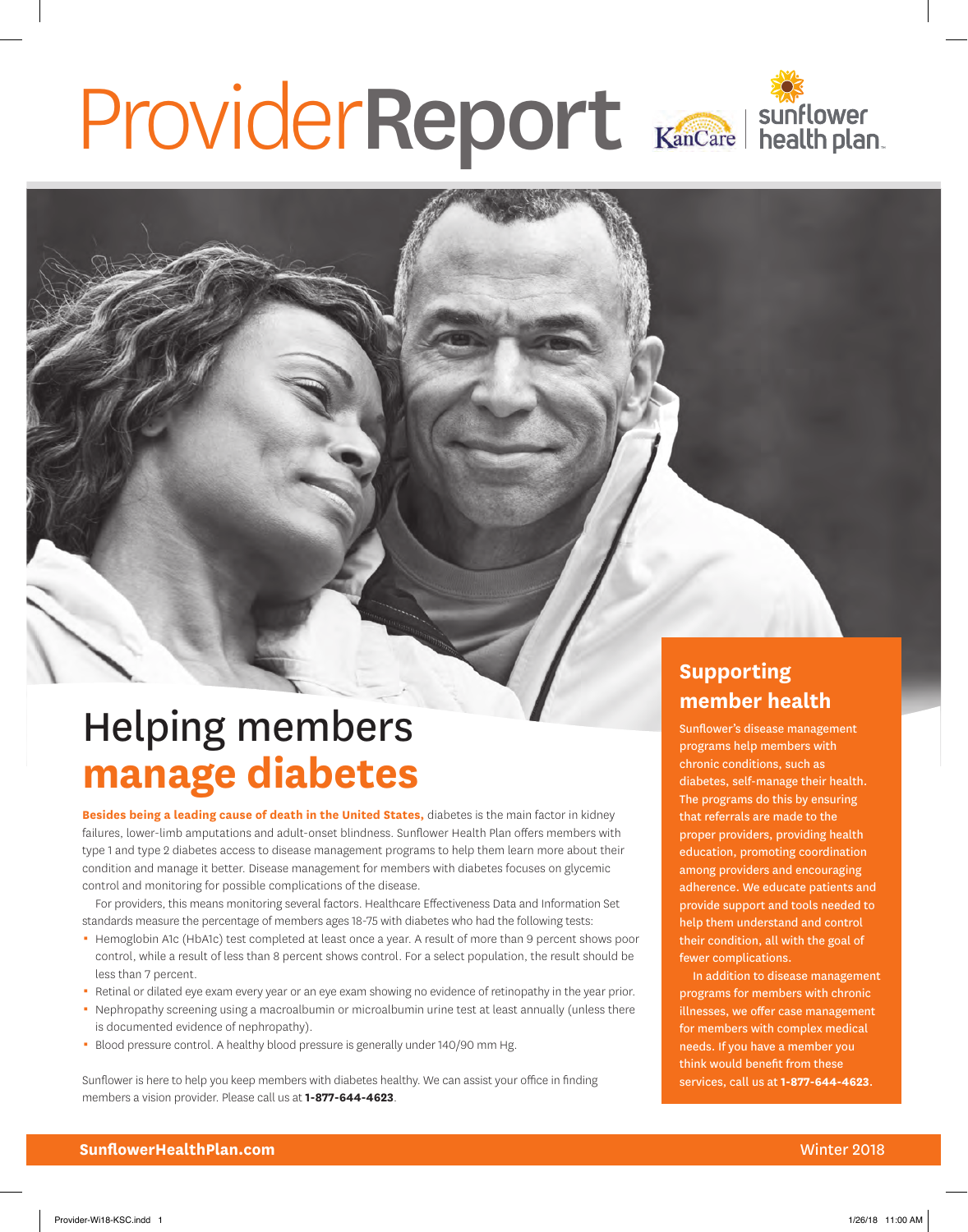

# HEDIS **measures performance**

**HEDIS, the Healthcare Effectiveness Data and Information Set,** is a set of standardized performance measures updated and published annually by the National Committee for Quality Assurance (NCQA). HEDIS is a tool used by most U.S. health plans to measure performance on important aspects of care and service.

HEDIS is designed to provide purchasers and consumers with the information they need to reliably compare the performance of healthcare plans. Final HEDIS rates are typically reported to NCQA and state agencies once a year. Through

HEDIS, NCQA holds Sunflower accountable for the timeliness and quality of healthcare services (acute, preventive, mental health, etc.) delivered to its diverse membership. Sunflower also reviews HEDIS rates on an ongoing basis and continually looks for ways to improve our rates. It's an important part of our commitment to providing access to high-quality and appropriate care to our members.

Please consider the HEDIS topics covered in this issue of the provider newsletter: diabetes, hypertension and cardiac health. You can also

review Sunflower Health Plan's clinical practice guidelines and additional HEDIS information at **[SunflowerHealthPlan.com](https://www.sunflowerhealthplan.com/)**.

Sunflower case management staff members are available to assist with patients who have difficulty managing their conditions, adhering to prescribed medications or filling their prescriptions. If you have a member you think could benefit from our case management program, please contact Sunflower Health Plan Customer Service at **1-877-644-4623** and ask for medical case management.

### **HEDIS for cardiovascular care**

| <b>TOPIC</b>                                                                                                                                                                                                                                                                                                                                                                                                           | <b>HEDIS MEASURE</b>                                                                                                                                                                                                                                                                                                                                                                                                                |
|------------------------------------------------------------------------------------------------------------------------------------------------------------------------------------------------------------------------------------------------------------------------------------------------------------------------------------------------------------------------------------------------------------------------|-------------------------------------------------------------------------------------------------------------------------------------------------------------------------------------------------------------------------------------------------------------------------------------------------------------------------------------------------------------------------------------------------------------------------------------|
| <b>Controlling High Blood Pressure</b><br>High blood pressure, or hypertension, increases the risk of heart disease<br>and can lead to heart attacks, stroke, kidney disease and other serious<br>conditions. Providers can help members control their blood pressure by<br>prescribing medications and recommending lifestyle changes, such as<br>getting exercise, eating a heart-healthy diet and quitting smoking. | This HEDIS measure assesses adults ages 18-85 who have been diagnosed<br>with hypertension and whose blood pressure is adequately controlled:<br>Ages 18-59, or 60-85 with diabetes: blood pressure of <140/90 mm Hg<br>Ages 60-85 without diabetes: blood pressure <150/90 mm Hg<br>Learn more: www.ncqa.org/report-cards/health-plans/state-of-<br>health-care-quality/2017-table-of-contents/controlling-high-<br>blood-pressure |
| Persistence of Beta-Blocker Treatment After a Heart Attack<br>Beta-blockers lower the heart rate, reducing the amount of force on<br>the heart and blood vessels. They have been shown to reduce mortality<br>in patients who have had a heart attack. Providers should make sure<br>that members who have had a heart attack take a beta-blocker to help<br>prevent another attack from occurring.                    | This HEDIS measure assesses adults ages 18 and older who were<br>hospitalized and discharged after a heart attack and who received<br>beta-blocker treatment for six months afterward.<br>Learn more: www.ncqa.org/report-cards/health-plans/state-of-<br>health-care-quality/2017-table-of-contents/beta-blockers                                                                                                                  |

# **Should you recommend aspirin use?**

Aspirin thins the blood and can prevent clots from occurring. This can be beneficial for those who have had a heart attack or those with risk factors for cardiovascular disease. However, there are risks, such as bleeding.

In 2017, the National Committee for Quality Assurance retired the aspirin use measure because of changes in recommendations from the U.S. Preventive Services Task Force. When discussing the use of lowdose aspirin for the prevention of cardiovascular disease (or colorectal cancer), the task force now recommends:

0 **For adults ages 50-59 with a 10 percent or greater risk of developing cardiovascular disease within 10 years:** Recommended for adults who are not at increased risk of bleeding, have a life expectancy of at least 10 years and are willing to take low-dose aspirin daily for at least 10 years.

- 0 **For adults ages 60-69 with a 10 percent or greater risk of developing cardiovascular disease within 10 years:** Each person will need to weigh the risks and benefits and decide whether to take aspirin. Those who are not at increased risk of bleeding, have a life expectancy of at least 10 years and are willing to take low-dose aspirin daily for at least 10 years are more likely to benefit.
- **For adults younger than 50 and older than 70:** The task force says there is not enough evidence to assess the benefits and drawbacks of using aspirin.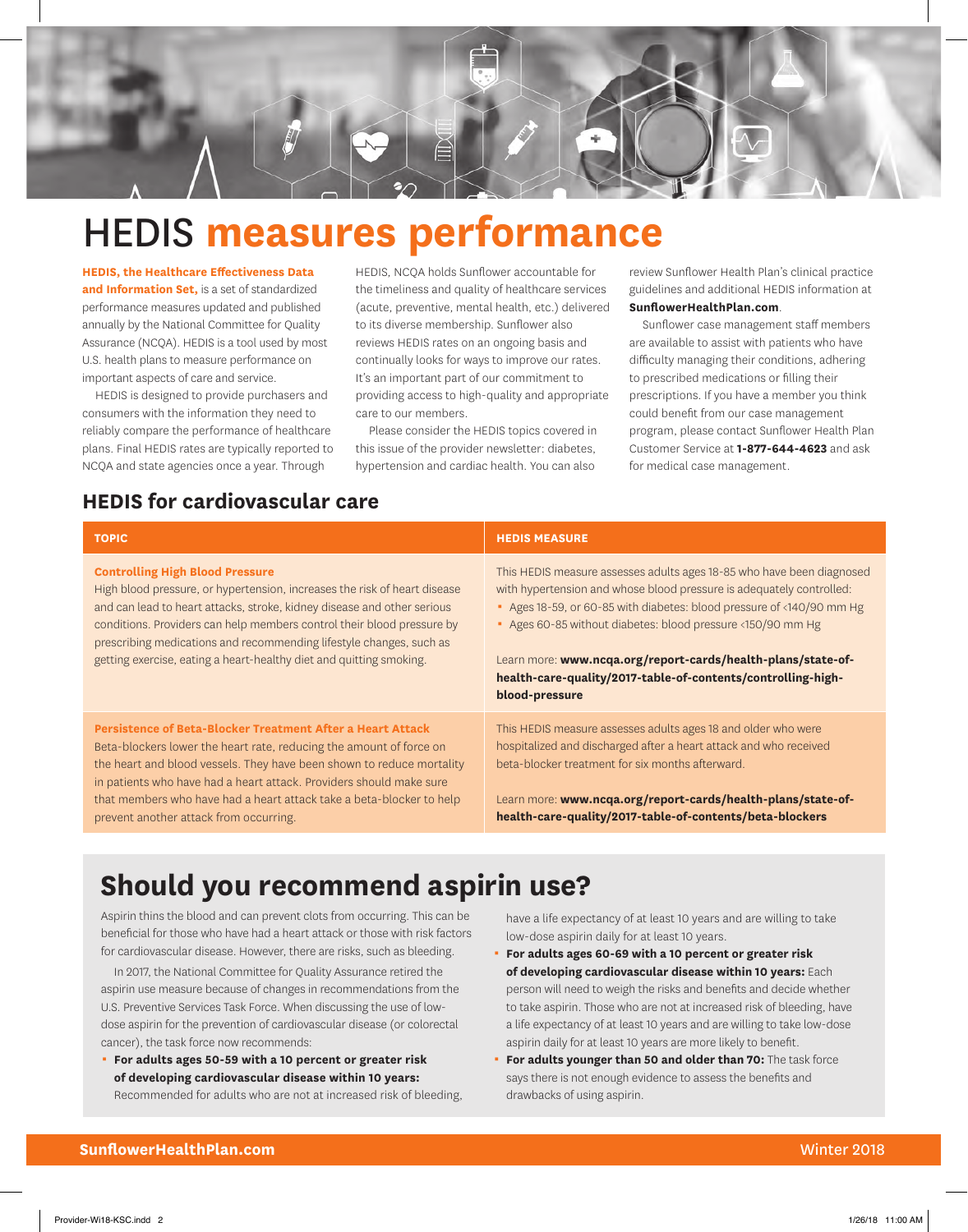## **Our members' satisfaction matters**

To provide the best care, Sunflower Health Plan surveys our members annually about their healthcare experiences. The survey results show how members feel about the care they receive from our providers and the service they receive from the health plan.

Sunflower uses the results to help improve care. Because you and your staff are so important to our members' healthcare experience, we also want to share the results with you. Providers can improve survey results by focusing on customer service year-round, improving communication and helping members feel connected to their providers and the plan.

#### **Areas where we scored well in the latest survey include:**

- **-** Getting needed care
- **Customer service**
- Overall rating: Healthcare, provider and specialist

#### **Areas we are working to improve include:**

- 0 Care coordination: Focuses on PCP informed of care received by other providers
- Shared decision-making: Provider focuses on reason to take or not to take a medication and involves member in what is best for him or her when starting or stopping medication

Results were gathered using the Consumer Assessment of Healthcare Providers and Systems survey. Sunflower submits survey results to the National Committee for Quality Assurance to meet accreditation requirements.





# Safely treating **chronic pain**

**Deadly overdoses from prescription opioids are on the rise.** According to the Centers for Disease Control and Prevention, of the more than 64,000 drug overdose deaths in 2016, 20,000 were from fentanyl and fentanyl analogs, or synthetic opioids.

Opioids can play an important role in treating pain. But providers need to use care when prescribing them to treat chronic pain and explore other treatment options first.

The CDC offers guidelines for providers on how to safely prescribe painkillers for chronic pain. Among the guidelines:

- Providers should recommend nonpharmacological and nonopioid therapies before trying opioids to treat chronic pain. Opioids should be prescribed only if their expected benefits outweigh the risks.
- Providers should establish treatment goals with members, including goals for level of pain and function. If the use of opioids is not leading to meaningful improvement, it should be discontinued.
- Providers should discuss the benefits and risks of opioid use with members before prescribing the drugs and agree on how to manage their use.
- Providers should start treatment by prescribing immediate-release opioids, rather than extended-release opioids, and prescribe the lowest effective dose.
- Providers should think about using urine drug testing before and during treatment to determine if members are using undisclosed prescription or illicit drugs.
- Providers should consult state prescription drug monitoring program (PDMP) data to review a member's history of prescription drug use. This can help prevent overdoses and dangerous drug interactions. The data should also be reviewed periodically during treatment.

Learn more and read the complete guidelines at **[cdc.gov/drugoverdose/providers/](https://www.cdc.gov/drugoverdose/providers/index.html) [index.html](https://www.cdc.gov/drugoverdose/providers/index.html)**.

### **Keep us informed**

Sunflower wants to provide the best care we can to our members. So it's important for us to know if you plan to move, change phone numbers or leave the network.

Call **1-877-644-4623** to update or verify your contact information or status. You can also check your information on our secure provider portal at **Provider.SunflowerHealthPlan.com**. Please let us know at least 30 days before you expect a change to your information.